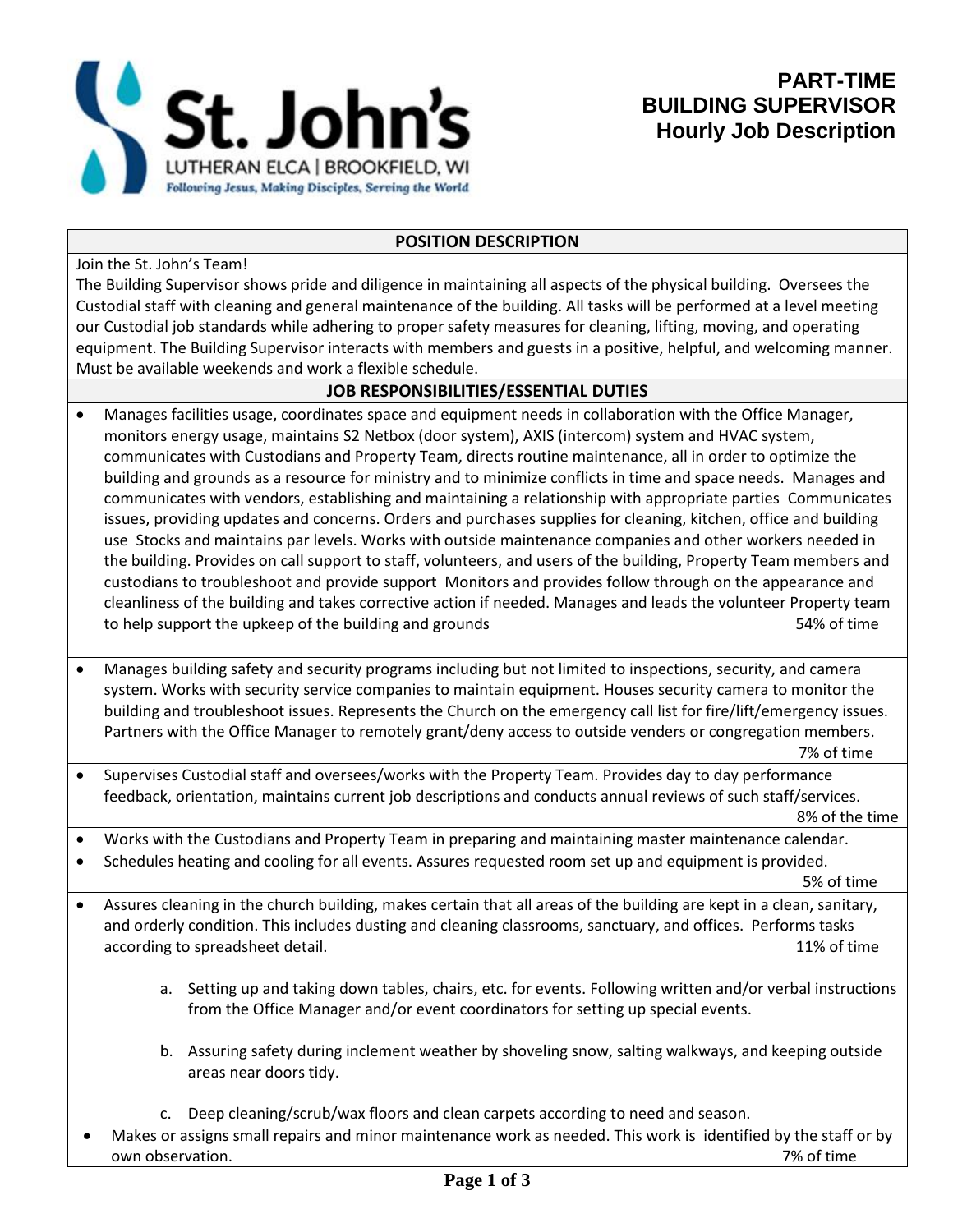

|                                                                                                                                                                                                                                                                      | Drafts and aligns demands needed in preparation for annual budget                                                                                                                                                              | 2% of time    |
|----------------------------------------------------------------------------------------------------------------------------------------------------------------------------------------------------------------------------------------------------------------------|--------------------------------------------------------------------------------------------------------------------------------------------------------------------------------------------------------------------------------|---------------|
|                                                                                                                                                                                                                                                                      | Orients the Custodians in St. John's procedures related to the position, coordinates the work schedule for<br>$\bullet$                                                                                                        |               |
|                                                                                                                                                                                                                                                                      | Custodians, and checks the finished work                                                                                                                                                                                       | 1.5% of time  |
|                                                                                                                                                                                                                                                                      | <b>Total percent of time spent on Essential Duties</b>                                                                                                                                                                         | 95.5% of time |
|                                                                                                                                                                                                                                                                      | <b>MARGINAL / NON-ESSENTIAL DUTIES</b>                                                                                                                                                                                         |               |
| Participates in weekly Staff and Property Team meetings<br>$\bullet$                                                                                                                                                                                                 |                                                                                                                                                                                                                                |               |
| $\bullet$                                                                                                                                                                                                                                                            | Communicate amongst staff for any building space changes                                                                                                                                                                       |               |
| ٠                                                                                                                                                                                                                                                                    | Seek additional service venders to a more cost-effective service                                                                                                                                                               |               |
| $\bullet$                                                                                                                                                                                                                                                            | Maintain up-to-date information with the latest ISSA cleaning standards, procedures, and sustainability practices                                                                                                              |               |
| $\bullet$                                                                                                                                                                                                                                                            | Keep and organize any invoices regarding building operations                                                                                                                                                                   |               |
| $\bullet$                                                                                                                                                                                                                                                            | Communicates among all head point of contacts for events regarding any custodial or building accommodations                                                                                                                    |               |
|                                                                                                                                                                                                                                                                      | to help security of the facility, as necessary. Secures equipment and supplies and protects against pilferage, loss,                                                                                                           |               |
|                                                                                                                                                                                                                                                                      | theft, or abuse.                                                                                                                                                                                                               |               |
|                                                                                                                                                                                                                                                                      | Total percent of time spent on Marginal / Non-Essential Duties                                                                                                                                                                 | 4.5% of time  |
| <b>WORKING RELATIONSHIPS</b>                                                                                                                                                                                                                                         |                                                                                                                                                                                                                                |               |
| This position reports to the Office Manager and Senior Pastor. The Building Supervisor is responsible for directing the<br>work performed by custodians and volunteer property team members as well as building relationships with local<br>venders and non-profits. |                                                                                                                                                                                                                                |               |
| SKILL AND KNOWLEDGE REQUIREMENTS                                                                                                                                                                                                                                     |                                                                                                                                                                                                                                |               |
| $\bullet$                                                                                                                                                                                                                                                            | Mission Ownership: demonstrates understanding and full support of the mission, core values, and strategic                                                                                                                      |               |
|                                                                                                                                                                                                                                                                      | objectives of St. John's and can teach those to others. Reflects and promotes the core values and mission focus of<br>the congregation.                                                                                        |               |
| $\bullet$                                                                                                                                                                                                                                                            | People Skills: demonstrates the ability to lead others. Demonstrates the skills of active listening and openly                                                                                                                 |               |
|                                                                                                                                                                                                                                                                      | accepts criticism. Productively engages and resolves interpersonal conflict. Holds others accountable in a spirit of                                                                                                           |               |
|                                                                                                                                                                                                                                                                      | love. Engages people positively, with a demeanor of optimism and encouragement.                                                                                                                                                |               |
| $\bullet$                                                                                                                                                                                                                                                            | Management Skills: demonstrates commitment and flexibility in managing and supporting those in his/her team.<br>Understands his/her leadership style and adapts his/her leadership behaviors to meets the needs of situations. |               |
|                                                                                                                                                                                                                                                                      | Delegates, empowers, and holds leaders accountable. Marshalls resources (people, funding, material, support) to                                                                                                                |               |
|                                                                                                                                                                                                                                                                      | get things done. Possesses skills in organization.                                                                                                                                                                             |               |
| $\bullet$                                                                                                                                                                                                                                                            | Business Acumen: knows how businesses work and is knowledgeable in current and probable future policies,                                                                                                                       |               |
|                                                                                                                                                                                                                                                                      | practices, trends, technology, and information affecting his/her role within the church setting.                                                                                                                               |               |
| ٠                                                                                                                                                                                                                                                                    | Requires five years supervisory experience                                                                                                                                                                                     |               |
| ٠                                                                                                                                                                                                                                                                    | Must be knowledgeable in vendor and inventory management                                                                                                                                                                       |               |
| $\bullet$                                                                                                                                                                                                                                                            | Requires mechanical skills including general maintenance and repair. A minimum of 5 years' experience is desired                                                                                                               |               |
| $\bullet$                                                                                                                                                                                                                                                            | Requires a minimum of high school diploma or its equivalent                                                                                                                                                                    |               |
| $\bullet$                                                                                                                                                                                                                                                            | Must be initiative-taking and able to work without supervision. Must be flexible regarding work schedule, able to                                                                                                              |               |
|                                                                                                                                                                                                                                                                      | schedule work times to meet the needs of church                                                                                                                                                                                |               |
| ٠                                                                                                                                                                                                                                                                    | Must be able to organize and prioritize duties                                                                                                                                                                                 |               |
| ٠                                                                                                                                                                                                                                                                    | Must have excellent communication and computer skills, with the ability to report maintenance needs                                                                                                                            |               |
| $\bullet$                                                                                                                                                                                                                                                            | Must interact and relate to members, vendors, staff, outside group members and visitors in a positive, pleasant,<br>and helpful way                                                                                            |               |